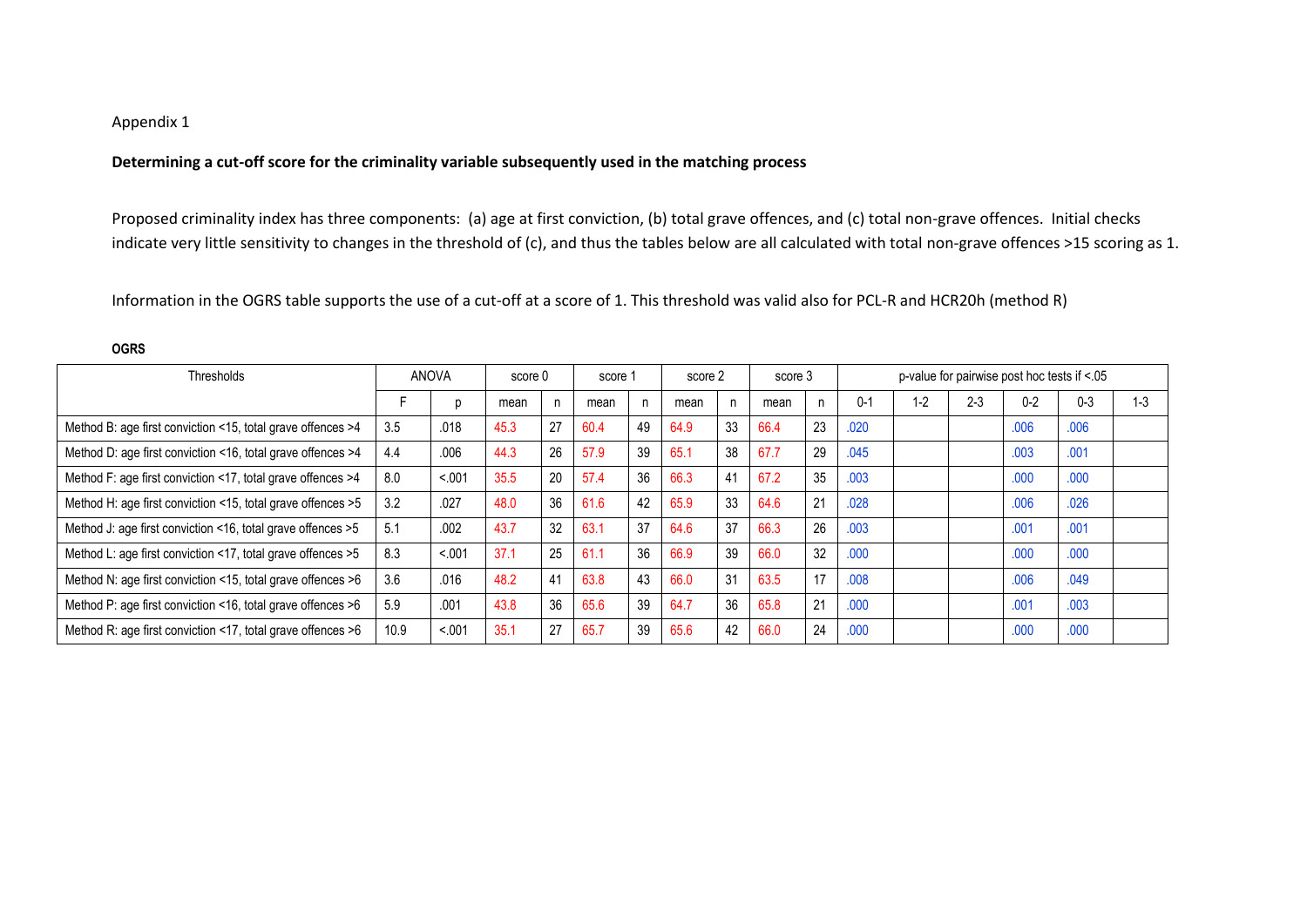| Thresholds                                                  | <b>ANOVA</b> |        | score 0 |    | score 1 |    | score 2 |    | score 3 |    | p-value for pairwise post hoc tests if <.05 |       |         |         |         |         |
|-------------------------------------------------------------|--------------|--------|---------|----|---------|----|---------|----|---------|----|---------------------------------------------|-------|---------|---------|---------|---------|
|                                                             |              |        | mean    |    | mean    |    | mean    |    | mean    |    | 0-1                                         | $1-2$ | $2 - 3$ | $0 - 2$ | $0 - 3$ | $1 - 3$ |
| Method B: age first conviction <15, total grave offences >4 | 10.1         | < 0.01 | 16.5    | 27 | 20.5    | 49 | 23.3    | 33 | 25.8    | 23 | .012                                        |       |         | .000    | .000    | .001    |
| Method D: age first conviction <16, total grave offences >4 | 9.7          | < 0.01 | 16.2    | 26 | 20.5    | 39 | 22.6    | 38 | 25.2    | 29 | .010                                        |       |         | .000    | .000    | .003    |
| Method F: age first conviction <17, total grave offences >4 | 15.7         | < 0.01 | 13.5    | 20 | 21.0    | 36 | 22.2    | 41 | 25.0    | 35 | .000                                        |       | .044    | .000    | .000    | .007    |
| Method H: age first conviction <15, total grave offences >5 | 9.1          | < 0.01 | 17.9    | 36 | 20.0    | 42 | 23.6    | 33 | 26.0    | 21 |                                             | .019  |         | .000    | .000    | .001    |
| Method J: age first conviction <16, total grave offences >5 | 8.9          | < 0.01 | 17.3    | 32 | 20.1    | 37 | 23.0    | 37 | 25.5    | 26 |                                             |       |         | .000    | .000    | .001    |
| Method L: age first conviction <17, total grave offences >5 | 13.0         | < .001 | 15.1    | 25 | 20.8    | 36 | 22.4    | 39 | 25.2    | 32 | .001                                        |       |         | .000    | .000    | .004    |
| Method N: age first conviction <15, total grave offences >6 | 7.5          | < .001 | 17.8    | 41 | 21.1    | 43 | 24.0    | 31 | 25.1    | 17 | .024                                        |       |         | .000    | .000    | .037    |
| Method P: age first conviction <16, total grave offences >6 | 7.5          | < 0.01 | 17.3    | 36 | 21.2    | 39 | 23.3    | 36 | 24.8    | 21 | .013                                        |       |         | .000    | .000    | .043    |
| Method R: age first conviction <17, total grave offences >6 | 13.4         | < 0.01 | 14.8    | 27 | 21.8    | 39 | 23.2    | 42 | 24.5    | 24 | .000                                        |       |         | .000    | .000    |         |

## **HCR-20-h**

| <b>Thresholds</b>                                           | ANOVA |        | score 0 |    | score 1 |    | score 2 |    | score 3 |    | p-value for pairwise post hoc tests if <.05 |         |         |         |         |      |  |
|-------------------------------------------------------------|-------|--------|---------|----|---------|----|---------|----|---------|----|---------------------------------------------|---------|---------|---------|---------|------|--|
|                                                             |       |        | mean    |    | mean    |    | mean    |    | mean    |    | $0 - 1$                                     | $1 - 2$ | $2 - 3$ | $0 - 2$ | $0 - 3$ | -3   |  |
| Method B: age first conviction <15, total grave offences >4 | 13.4  | < 0.01 | 11.4    | 25 | 14.0    | 45 | 16.1    | 32 | 16.5    | 23 | .002                                        | .006    |         | .000    | .000    | .003 |  |
| Method D: age first conviction <16, total grave offences >4 | 14.0  | < 0.01 | 11.4    | 25 | 13.6    | 36 | 15.9    | 35 | 16.3    | 29 | .009                                        | .003    |         | .000    | .000    | .001 |  |
| Method F: age first conviction <17, total grave offences >4 | 16.6  | < .001 | 10.4    | 19 | 13.9    | 34 | 15.2    | 37 | 16.5    | 45 | .000                                        |         |         | .000    | .000    | .001 |  |
| Method H: age first conviction <15, total grave offences >5 | 13.5  | < 0.01 | 11.8    | 33 | 14.2    | 39 | 16.2    | 32 | 16.4    | 21 | .002                                        | .011    |         | .000    | .000    | .013 |  |
| Method J: age first conviction <16, total grave offences >5 | 14.5  | < .001 | 11.6    | 31 | 14.1    | 33 | 15.9    | 35 | 16.4    | 26 | .002                                        | .022    |         | .000    | .000    | .007 |  |
| Method L: age first conviction <17, total grave offences >5 | 17.7  | < 0.01 | 10.7    | 24 | 14.4    | 33 | 15.2    | 36 | 16.6    | 32 | .000                                        |         |         | .000    | .000    | .005 |  |
| Method N: age first conviction <15, total grave offences >6 | 11.7  | < 0.01 | 12.0    | 36 | 14.6    | 42 | 16.3    | 30 | 16.2    | 17 | .001                                        | .034    |         | .000    | .000    |      |  |
| Method P: age first conviction <16, total grave offences >6 | 12.5  | < 0.01 | 11.8    | 34 | 14.5    | 35 | 15.9    | 35 | 16.3    | 21 | .001                                        |         |         | .000    | .000    |      |  |
| Method R: age first conviction <17, total grave offences >6 | 16.4  | < 0.01 | 10.8    | 26 | 14.6    | 34 | 15.6    | 41 | 16.3    | 24 | .000                                        |         |         | .000    | .000    | .042 |  |

**PCL-R**